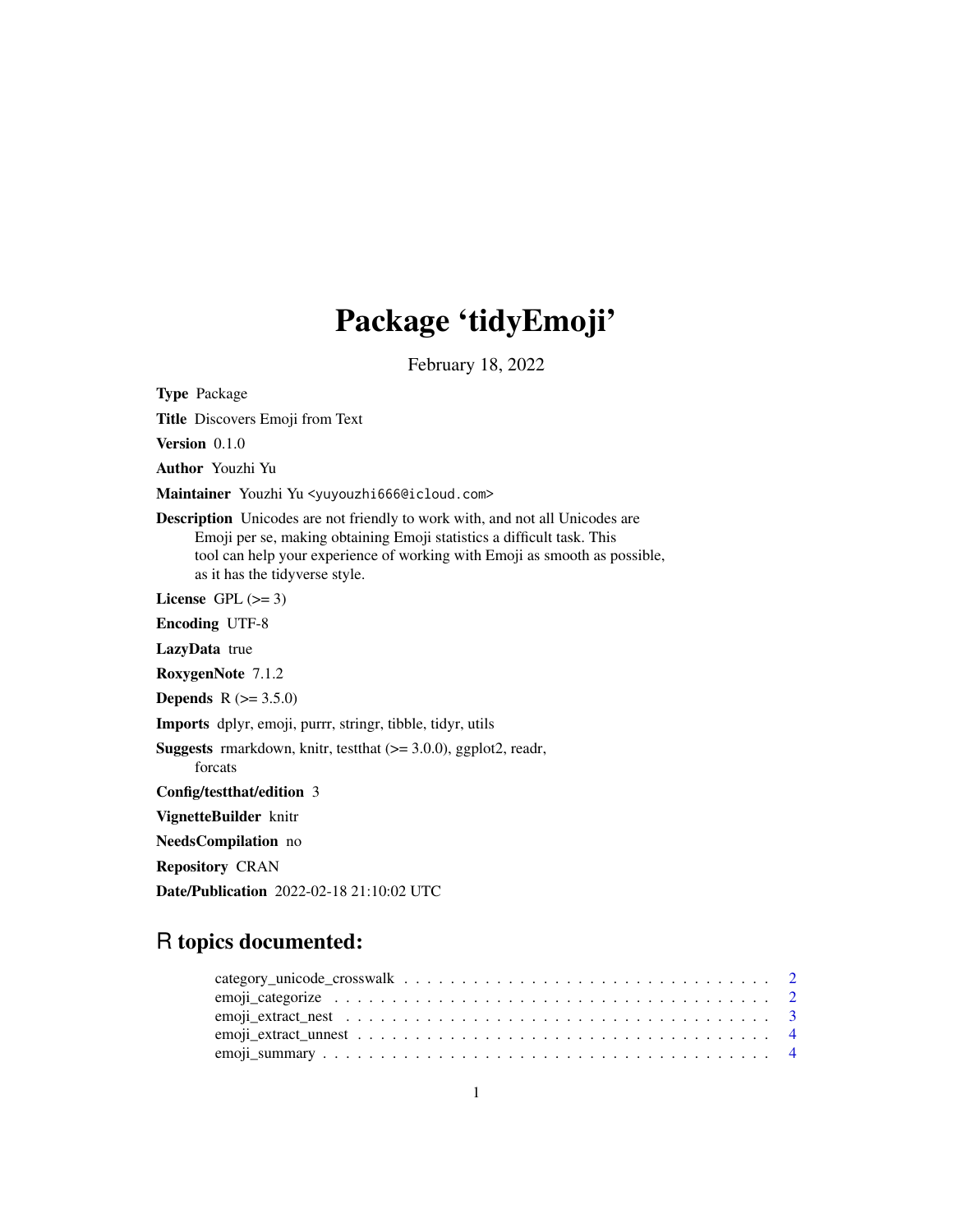<span id="page-1-0"></span>

| Index |  |
|-------|--|
|       |  |
|       |  |
|       |  |
|       |  |

category\_unicode\_crosswalk

*Emoji category, Unicode crosswalk*

#### Description

A data set containing each Emoji category (such as Activities), its respective Unicodes string separated by |.

#### Usage

category\_unicode\_crosswalk

#### Format

A data frame with 10 rows and 2 columns:

category Emoji category (10 categories only)

unicodes The Unicodes string of Emojis belonging to category per se.

#### Source

The raw data set emojis comes from the emoji package, and it is processed by the author for the specific needs of tidyEmoji.

emoji\_categorize *Categorize Emoji Tweets/text based on Emoji category*

#### Description

Users can use emoji\_categorize to see the all the categories each Emoji Tweet has. The function preserves the input data structure, and the only change is it adds an extra column with information about Emoji category separated by | if there is more than one category.

#### Usage

emoji\_categorize(tweet\_tbl, tweet\_text)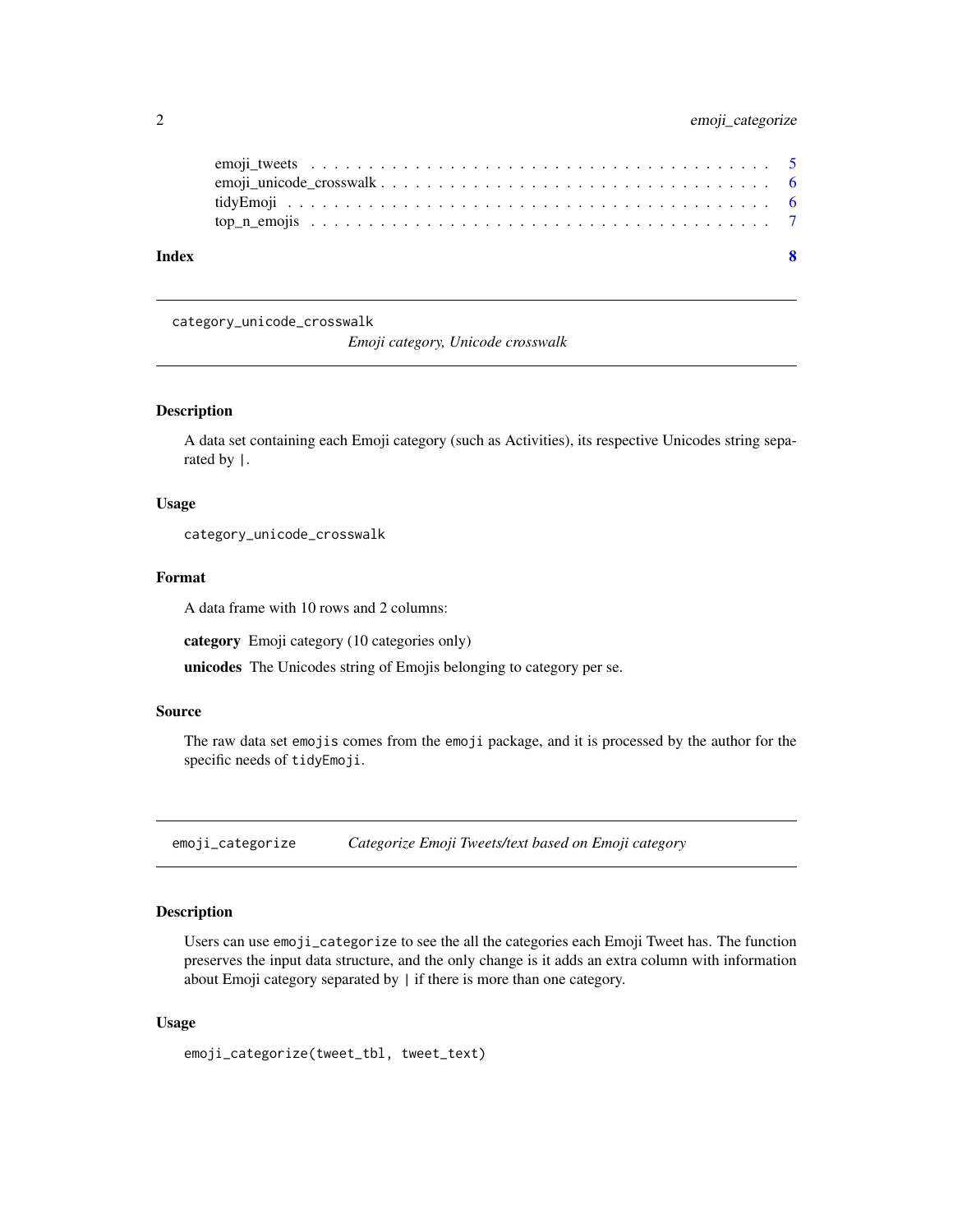#### <span id="page-2-0"></span>**Arguments**

| tweet tbl  | A dataframe/tibble containing tweets/text. |
|------------|--------------------------------------------|
| tweet text | The tweet/text column.                     |

#### Value

A filtered dataframe with the presence of Emoji only, and with an extra column .emoji\_category.

#### Examples

```
library(dplyr)
data.frame(tweets = c("I love tidyverse \U0001f600\U0001f603\U0001f603",
                      "R is my language! \U0001f601\U0001f606\U0001f605",
                      "This Tweet does not have Emoji!",
                      "Wearing a mask\U0001f637\U0001f637\U0001f637.",
                      "Emoji does not appear in all Tweets",
                      "A flag \U0001f600\U0001f3c1")) %>%
         emoji_categorize(tweets)
```
emoji\_extract\_nest *Emoji extraction nested summary*

#### Description

This function adds an extra list column called .emoji\_unicode to the original data, with all Emojis included.

#### Usage

```
emoji_extract_nest(tweet_tbl, tweet_text)
```
#### Arguments

| tweet tbl  | A dataframe/tibble containing tweets/text. |
|------------|--------------------------------------------|
| tweet text | The tweet/text column.                     |

#### Value

The original dataframe/tibble with an extra column collumn called .emoji\_unicode.

#### Examples

```
library(dplyr)
data.frame(tweets = c("I love tidyverse \U0001f600\U0001f603\U0001f603",
                      "R is my language! \U0001f601\U0001f606\U0001f605",
                      "This Tweet does not have Emoji!",
                      "Wearing a mask\U0001f637\U0001f637\U0001f637.",
                      "Emoji does not appear in all Tweets",
                      "A flag \U0001f600\U0001f3c1")) %>%
         emoji_extract_nest(tweets)
```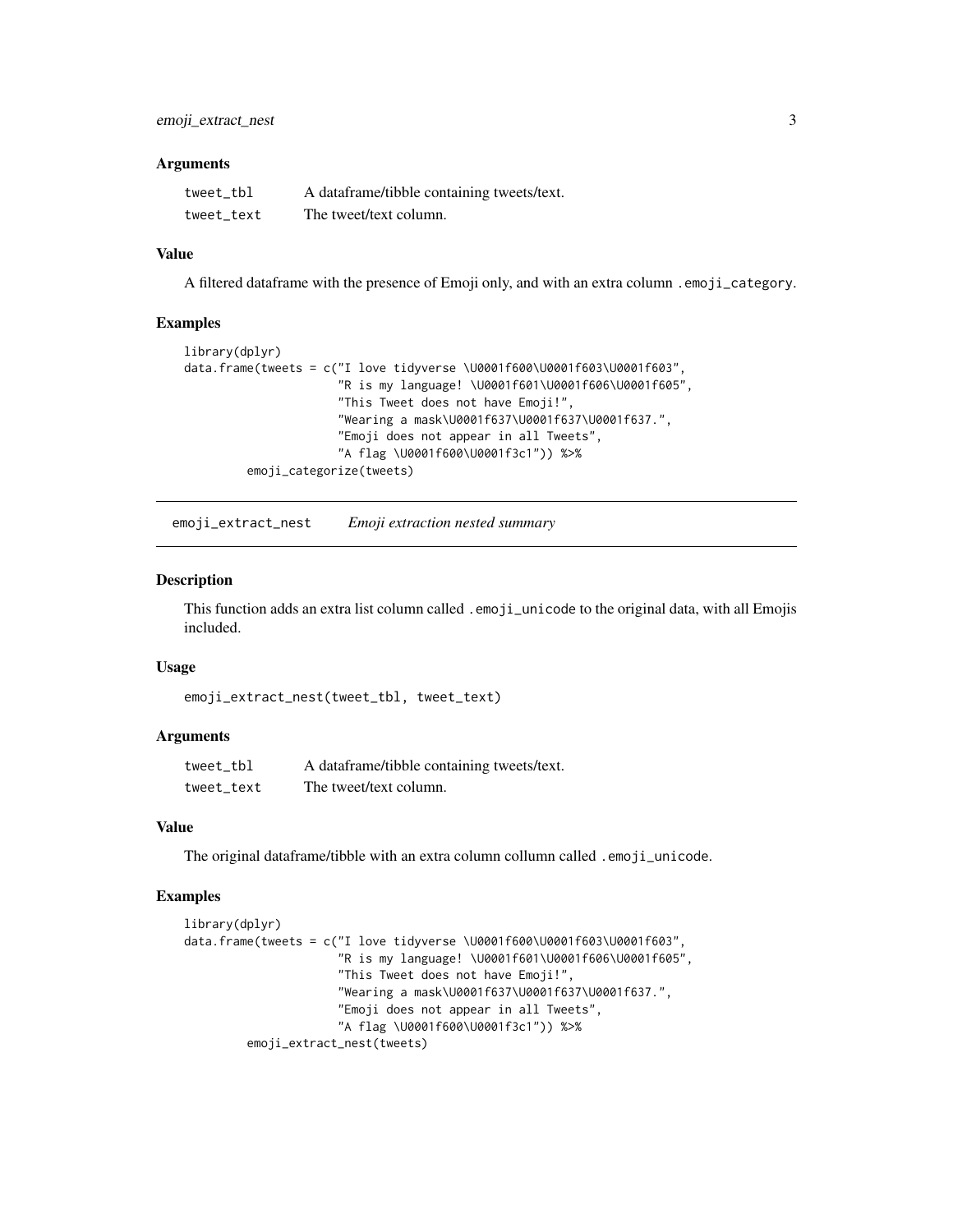<span id="page-3-0"></span>emoji\_extract\_unnest *Emoji extraction unnested summary*

#### Description

If users would like to know how many Emojis and what kinds of Emojis each Tweet has, emoji\_extract is a useful function to output a global summary with the row number of each Tweet containing Emoji and the Unicodes associated with each Tweet.

#### Usage

emoji\_extract\_unnest(tweet\_tbl, tweet\_text)

#### Arguments

| tweet tbl  | A dataframe/tibble containing tweets/text. |
|------------|--------------------------------------------|
| tweet text | The tweet/text column.                     |

#### Value

A summary tibble with the original row number and Emoji count.

#### Examples

```
library(dplyr)
data.frame(tweets = c("I love tidyverse \U0001f600\U0001f603\U0001f603",
                      "R is my language! \U0001f601\U0001f606\U0001f605",
                      "This Tweet does not have Emoji!",
                      "Wearing a mask\U0001f637\U0001f637\U0001f637.",
                      "Emoji does not appear in all Tweets",
                      "A flag \U0001f600\U0001f3c1")) %>%
         emoji_extract_unnest(tweets)
```
emoji\_summary *Emoji summary tibble*

#### Description

When having a Twitter dataframe/tibble at hand, it should be nice to know how many Tweets contain Emojis. This is the right time to use this function. What is worth noting is that it does not matter whether a Tweet has one Emoji or ten Emojis, the function only counts it once and returns a tibble that summarizes the number of Tweets containing at least one Emoji and the total number of Tweets presented in the dataframe/tibble.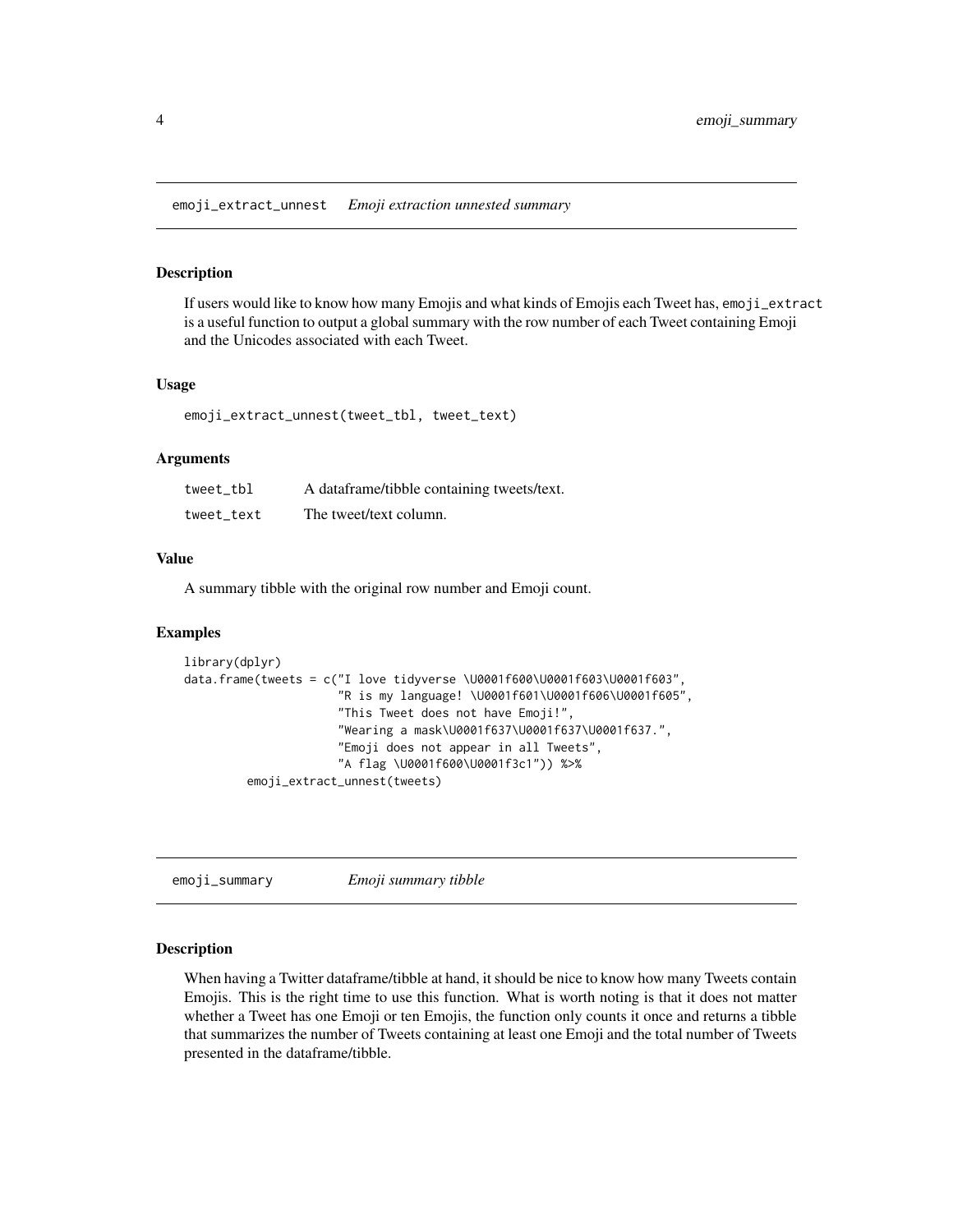#### <span id="page-4-0"></span>emoji\_tweets 5

#### Usage

emoji\_summary(tweet\_tbl, tweet\_text)

#### Arguments

| tweet tbl  | A dataframe/tibble containing tweets/text. |
|------------|--------------------------------------------|
| tweet text | The tweet/text column.                     |

#### Value

A summary tibble including # of Tweets in total and # of Tweets that have at least one Emoji.

#### Examples

```
library(dplyr)
data.frame(tweets = c("I love tidyverse \U0001f600\U0001f603\U0001f603",
                      "R is my language! \U0001f601\U0001f606\U0001f605",
                      "This Tweet does not have Emoji!",
                      "Wearing a mask\U0001f637\U0001f637\U0001f637.",
                      "Emoji does not appear in all Tweets",
                      "A flag \U0001f600\U0001f3c1")) %>%
         emoji_summary(tweets)
```

| Emoji Text/Tweets Output<br>emoji_tweets |  |  |
|------------------------------------------|--|--|

#### Description

When users just want to focus on Tweets containing Emoji(s), emoji\_tweets filters out non-Emoji rows and only returns rows that have at least one Emoji.

#### Usage

```
emoji_tweets(tweet_tbl, tweet_text)
```
#### Arguments

| tweet tbl  | A dataframe/tibble containing tweets/text. |
|------------|--------------------------------------------|
| tweet text | The tweet/text column.                     |

#### Value

A dataframe/tibble containing only text with at least one Emoji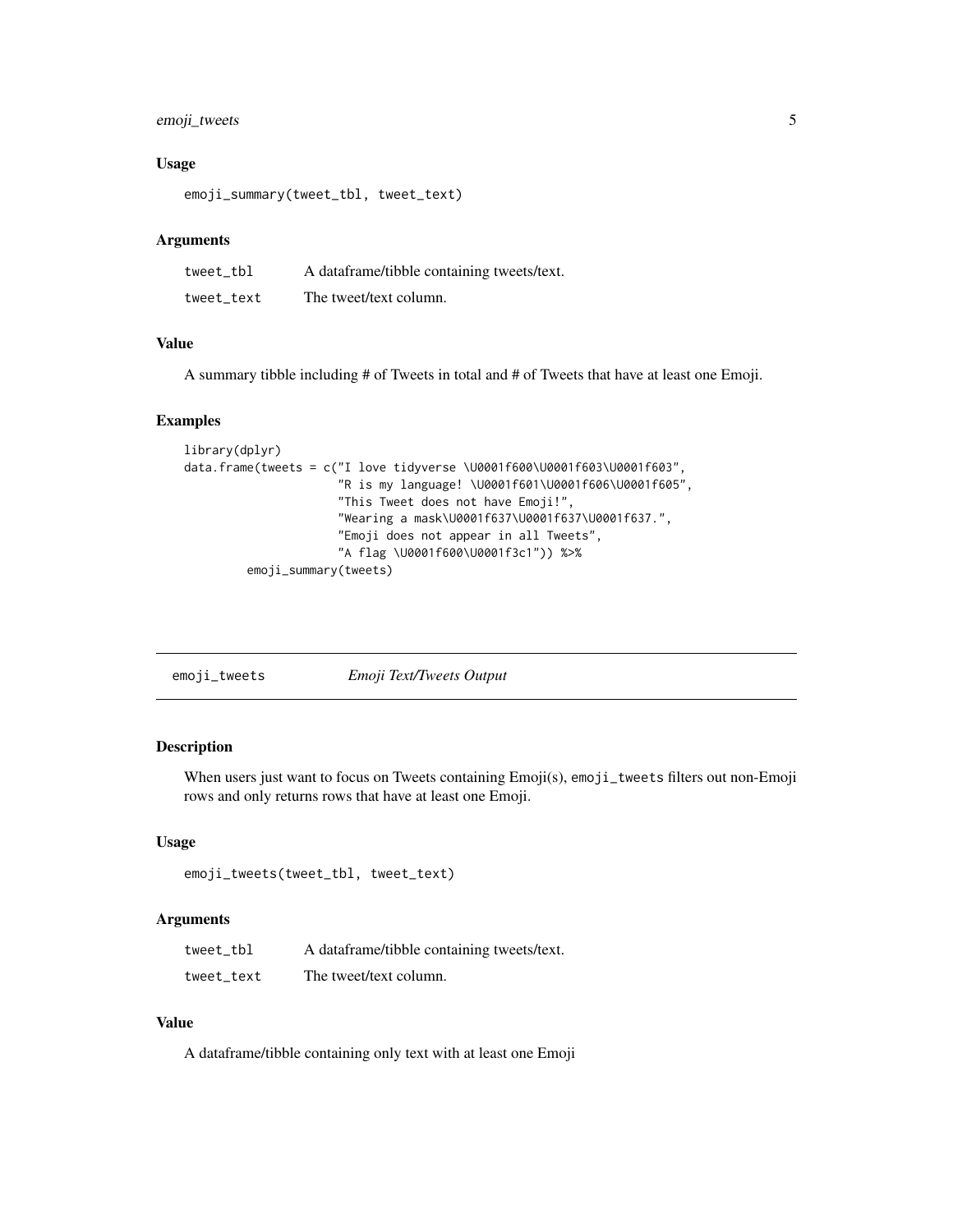#### Examples

```
library(dplyr)
data.frame(tweets = c("I love tidyverse \U0001f600\U0001f603\U0001f603",
                      "R is my language! \U0001f601\U0001f606\U0001f605",
                      "This Tweet does not have Emoji!",
                      "Wearing a mask\U0001f637\U0001f637\U0001f637.",
                      "Emoji does not appear in all Tweets",
                      "A flag \U0001f600\U0001f3c1")) %>%
         emoji_tweets(tweets)
```
emoji\_unicode\_crosswalk

*Emoji name, Unicode, and Emoji category crosswalk*

#### Description

A data set containing each Emoji name (such as grinning, smile), its respective Unicode and category. One thing to note here is there are duplicated Unicodes in the data set, because one Unicode could have multiple Emoji names.

#### Usage

emoji\_unicode\_crosswalk

#### Format

A data frame with 4536 rows and 3 columns:

emoji\_name The name of Emoji per se.

unicode The Unicode of Emoji.

emoji\_category The category Emoji falls into.

#### Source

The raw data sets (emoji\_name and emojis) come from the emoji package, and they are processed by the author for the specific needs of tidyEmoji.

tidyEmoji tidyEmoji *package*

#### Description

A tidy way working with text containing Emoji.

<span id="page-5-0"></span>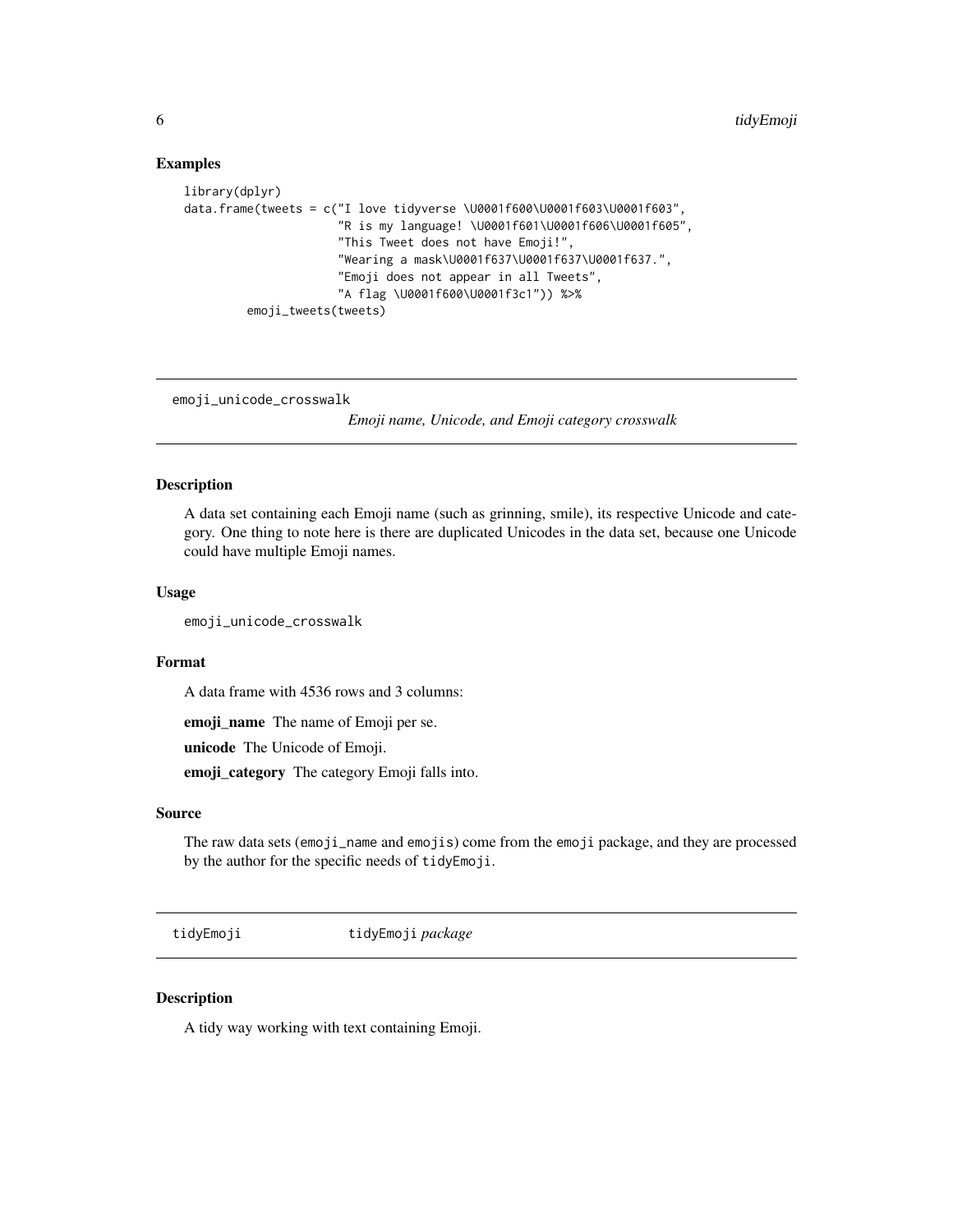<span id="page-6-0"></span>

#### Description

When working with Tweets, counting how many times each Emoji appears in the entire Tweet corpus is useful. This is when top\_n\_emojis comes into play, and it is handy to see how Emojis are distributed across the corpus. If a Tweet has 10 Emojis, top\_n\_emojis will count it 10 times and assign each of the 10 Emojis on its respective Emoji category. What is interesting to note is Unicodes returned by top\_n\_emojis could have duplicates, meaning some Unicodes share various Emoji names. By default, this does not happen, but users can choose duplicated\_unicode = 'yes' to obtain duplicated Unicodes.

#### Usage

```
top_n_emojis(tweet_tbl, tweet_text, n = 20, duplicated_unicode = "no")
```
#### Arguments

| tweet_tbl          | A dataframe/tibble containing tweets/text.                                                                                                     |  |  |  |  |
|--------------------|------------------------------------------------------------------------------------------------------------------------------------------------|--|--|--|--|
| tweet_text         | The tweet/text column.                                                                                                                         |  |  |  |  |
| n                  | Top n Emojis, default is 20.                                                                                                                   |  |  |  |  |
| duplicated_unicode |                                                                                                                                                |  |  |  |  |
|                    | $\mathbf{r}$ $\mathbf{r}$ $\mathbf{r}$ $\mathbf{r}$ $\mathbf{r}$ $\mathbf{r}$ $\mathbf{r}$ $\mathbf{r}$ $\mathbf{r}$ $\mathbf{r}$ $\mathbf{r}$ |  |  |  |  |

If no repetitious Unicode, no. Otherwise, yes. Default is no.

#### Value

A tibble with top n Emojis

#### Examples

```
library(dplyr)
data.frame(tweets = c("I love tidyverse \U0001f600\U0001f603\U0001f603",
                      "R is my language! \U0001f601\U0001f606\U0001f605",
                      "This Tweet does not have Emoji!",
                      "Wearing a mask\U0001f637\U0001f637\U0001f637.",
                      "Emoji does not appear in all Tweets",
                      "A flag \U0001f600\U0001f3c1")) %>%
         top_n_emojis(tweets, n = 2)
```